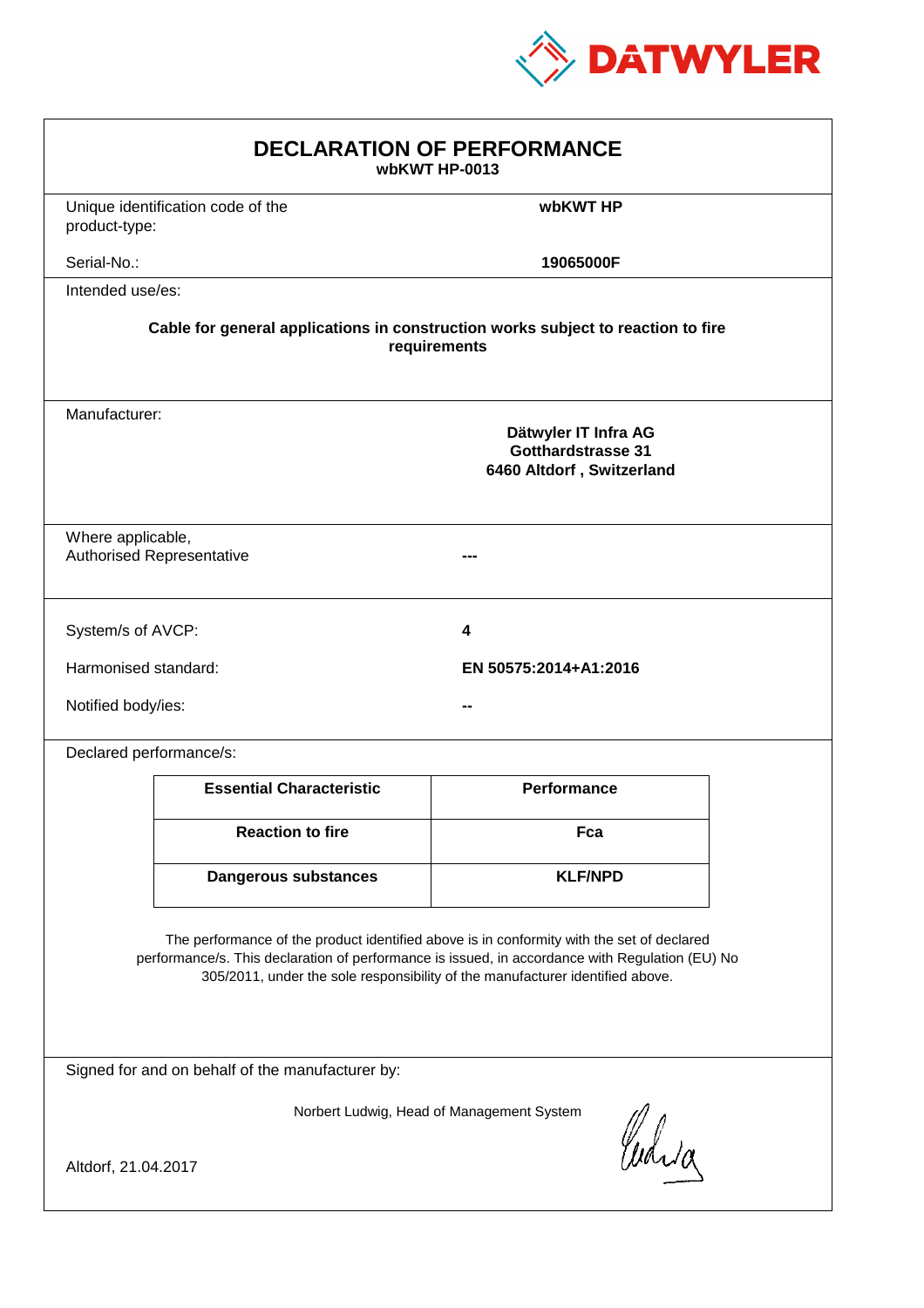

| LEISTUNGSERKLÄRUNG<br>wbKWT HP-0013                                                                                                                                                                                                                        |                                             |                                                                         |  |  |
|------------------------------------------------------------------------------------------------------------------------------------------------------------------------------------------------------------------------------------------------------------|---------------------------------------------|-------------------------------------------------------------------------|--|--|
|                                                                                                                                                                                                                                                            | Eindeutiger Kenncode des Produkttyps:       | wbKWT HP                                                                |  |  |
| Serien-Nr.:                                                                                                                                                                                                                                                |                                             | 19065000F                                                               |  |  |
| Verwendungszweck(e):                                                                                                                                                                                                                                       |                                             |                                                                         |  |  |
| Kabel/Leitung für allgemeine Anwendungen in Bauwerken in Bezug auf die<br>Anforderungen an das Brandverhalten                                                                                                                                              |                                             |                                                                         |  |  |
| Hersteller:                                                                                                                                                                                                                                                |                                             | Dätwyler IT Infra AG<br>Gotthardstrasse 31<br>6460 Altdorf, Switzerland |  |  |
|                                                                                                                                                                                                                                                            | Wo anwendbar, Bevollmächtigter:             |                                                                         |  |  |
| Leistungsbeständigkeit:                                                                                                                                                                                                                                    | System(e) zur Bewertung und Überprüfung der | 4                                                                       |  |  |
| Harmonisierte Norm:                                                                                                                                                                                                                                        |                                             | EN 50575:2014+A1:2016                                                   |  |  |
| Notifizierte Stelle(n):                                                                                                                                                                                                                                    |                                             |                                                                         |  |  |
| Erklärte Leistung(en):                                                                                                                                                                                                                                     |                                             |                                                                         |  |  |
|                                                                                                                                                                                                                                                            | <b>Wesentliche Merkmale</b>                 | Leistung                                                                |  |  |
|                                                                                                                                                                                                                                                            | <b>Brandverhalten</b>                       | Fca                                                                     |  |  |
|                                                                                                                                                                                                                                                            | Gefährliche Stoffe                          | <b>KLF/NPD</b>                                                          |  |  |
| Die Leistung des vorstehenden Produkts entspricht der erklärten Leistung/den erklärten<br>Leistungen. Für die Erstellung der Leistungserklärung im Einklang mit der Verordnung (EU) Nr.<br>305/2011 ist allein der obengenannte Hersteller verantwortlich. |                                             |                                                                         |  |  |
| Unterzeichnet für den Hersteller und im Namen des Herstellers von:                                                                                                                                                                                         |                                             |                                                                         |  |  |
| Norbert Ludwig, Head of Management System<br>Curia<br>Altdorf, 21.04.2017                                                                                                                                                                                  |                                             |                                                                         |  |  |
|                                                                                                                                                                                                                                                            |                                             |                                                                         |  |  |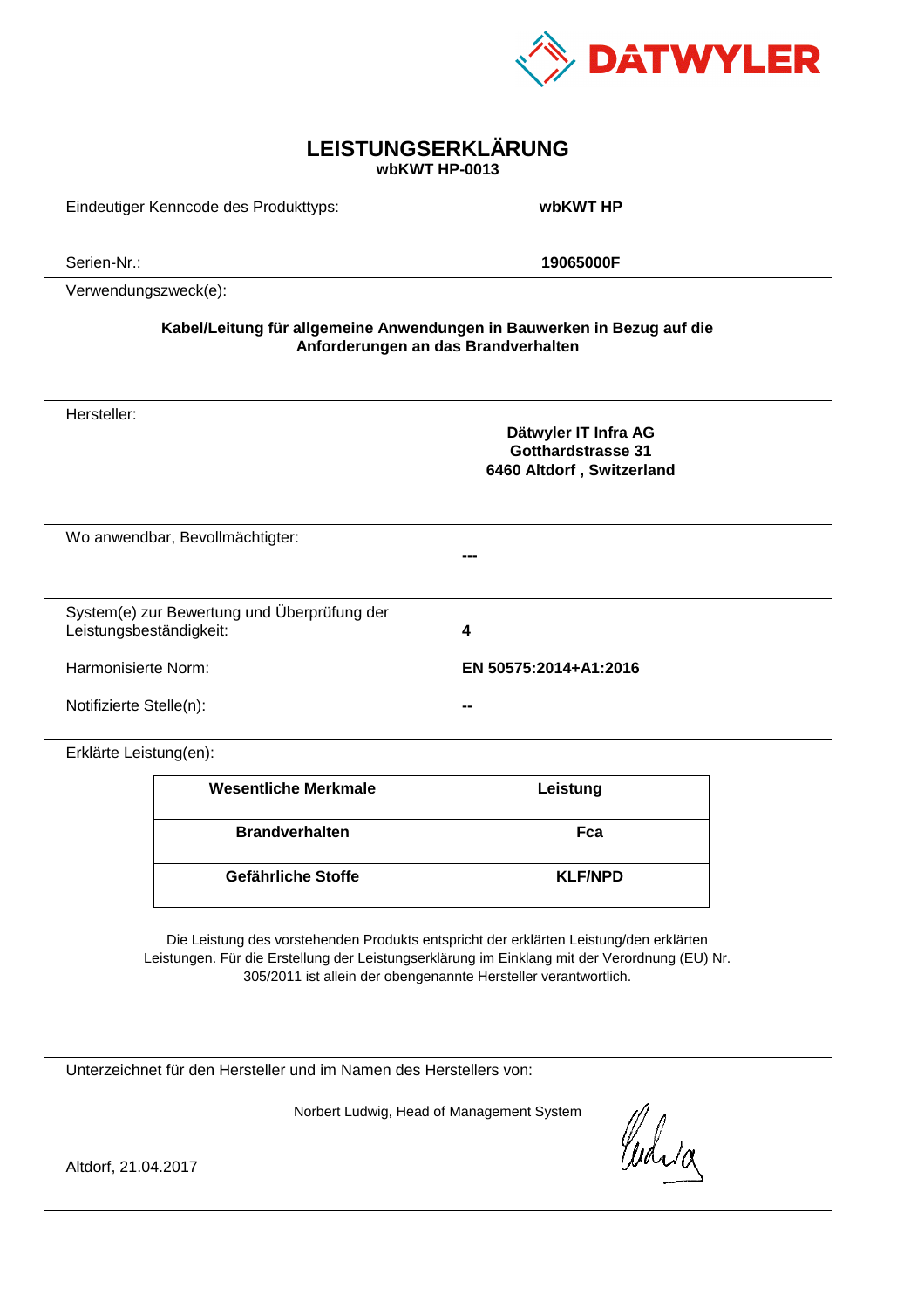

| <b>PRESTATIEVERKLARING</b><br>wbKWT HP-0013                                                                                                                                                                                                                                 |                                                                         |                                                                         |  |  |
|-----------------------------------------------------------------------------------------------------------------------------------------------------------------------------------------------------------------------------------------------------------------------------|-------------------------------------------------------------------------|-------------------------------------------------------------------------|--|--|
| producttype:                                                                                                                                                                                                                                                                | Unieke identificatiecode van het                                        | wbKWT HP                                                                |  |  |
| Serienr.:                                                                                                                                                                                                                                                                   |                                                                         | 19065000F                                                               |  |  |
| Beoogd(e) gebruik(en):                                                                                                                                                                                                                                                      |                                                                         |                                                                         |  |  |
| Kabels voor algemene toepassingen in bouwwerken die onder<br>voorschriften inzake materiaalgedrag bij brand vallen                                                                                                                                                          |                                                                         |                                                                         |  |  |
| Fabrikant:                                                                                                                                                                                                                                                                  |                                                                         | Dätwyler IT Infra AG<br>Gotthardstrasse 31<br>6460 Altdorf, Switzerland |  |  |
| indien van toepassing, Gemachtigde:                                                                                                                                                                                                                                         |                                                                         |                                                                         |  |  |
| prestatiebestendigheid:<br>Geharmoniseerde norm:<br>Aangemelde instantie(s):                                                                                                                                                                                                | Het systeem of de systemen voor de<br>beoordeling en verificatie van de | 4<br>EN 50575:2014+A1:2016                                              |  |  |
| Aangegeven prestatie(s)                                                                                                                                                                                                                                                     |                                                                         |                                                                         |  |  |
|                                                                                                                                                                                                                                                                             | Essentiële kenmerken                                                    | <b>Prestatie</b>                                                        |  |  |
|                                                                                                                                                                                                                                                                             | <b>Brandreactie</b>                                                     | Fca                                                                     |  |  |
|                                                                                                                                                                                                                                                                             | Gevaarlijke stoffen                                                     | <b>KLF/NPD</b>                                                          |  |  |
| De prestaties van het hierboven omschreven product zijn conform de aangegeven prestaties. Deze<br>prestatieverklaring wordt in overeenstemming met Verordening (EU) nr. 305/2011 onder de exclusieve<br>verantwoordelijkheid van de hierboven vermelde fabrikant verstrekt. |                                                                         |                                                                         |  |  |
| Ondertekend voor en namens de fabrikant door:                                                                                                                                                                                                                               |                                                                         |                                                                         |  |  |
| Norbert Ludwig, Head of Management System<br>Curia<br>Altdorf, 21.04.2017                                                                                                                                                                                                   |                                                                         |                                                                         |  |  |
|                                                                                                                                                                                                                                                                             |                                                                         |                                                                         |  |  |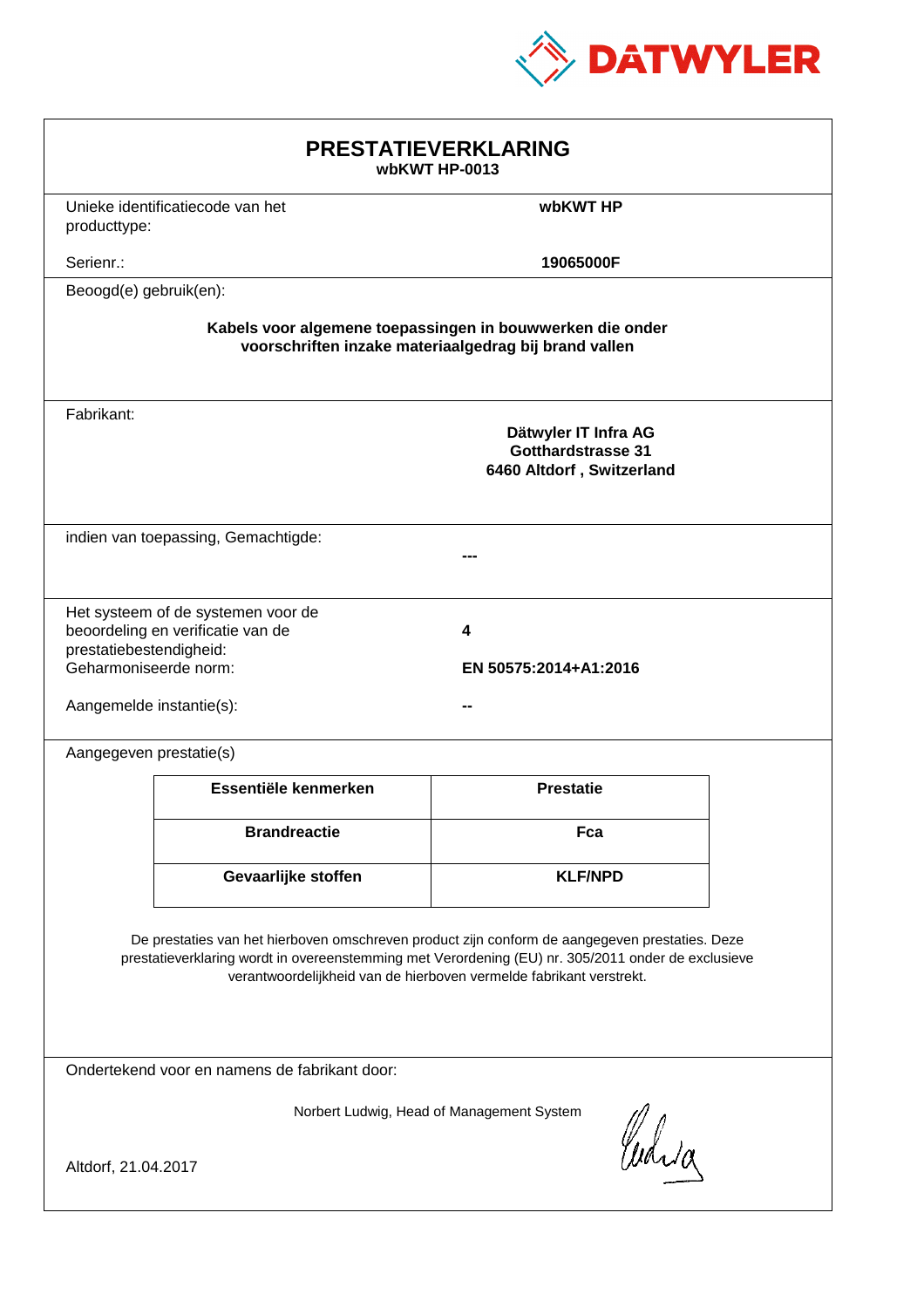

| DÉCLARATION DES PERFORMANCES<br>wbKWT HP-0013                                                                                                                                                                                                                    |                                                                                                                |                                                                                |  |  |  |
|------------------------------------------------------------------------------------------------------------------------------------------------------------------------------------------------------------------------------------------------------------------|----------------------------------------------------------------------------------------------------------------|--------------------------------------------------------------------------------|--|--|--|
| produit type:                                                                                                                                                                                                                                                    | Code d'identification unique du                                                                                | wbKWT HP                                                                       |  |  |  |
| Numéro de série:                                                                                                                                                                                                                                                 |                                                                                                                | 19065000F                                                                      |  |  |  |
|                                                                                                                                                                                                                                                                  | Usage(s) prévu(s):                                                                                             |                                                                                |  |  |  |
|                                                                                                                                                                                                                                                                  | Câble pour applications générales dans les ouvrages de construction soumis<br>aux exigences de réaction au feu |                                                                                |  |  |  |
| Fabricant:                                                                                                                                                                                                                                                       |                                                                                                                | Dätwyler IT Infra AG<br><b>Gotthardstrasse 31</b><br>6460 Altdorf, Switzerland |  |  |  |
|                                                                                                                                                                                                                                                                  | Le cas échéant, Mandataire                                                                                     |                                                                                |  |  |  |
| performances:<br>Norme harmonisée:<br>Organisme(s) notifié(s):                                                                                                                                                                                                   | Système(s) d'évaluation et de<br>vérification de la constance des                                              | 4<br>EN 50575:2014+A1:2016                                                     |  |  |  |
|                                                                                                                                                                                                                                                                  | Performance(s) déclarée(s):                                                                                    |                                                                                |  |  |  |
|                                                                                                                                                                                                                                                                  | Caractéristique essentielle                                                                                    | <b>Performance</b>                                                             |  |  |  |
|                                                                                                                                                                                                                                                                  | Réaction au feu                                                                                                | Fca                                                                            |  |  |  |
|                                                                                                                                                                                                                                                                  | <b>Substances dangereuses</b>                                                                                  | <b>KLF/NPD</b>                                                                 |  |  |  |
| Les performances du produit identifié ci-dessus sont conformes aux performances déclarées.<br>Conformément au règlement (UE) no 305/2011, la présente déclaration des performances est<br>établie sous la seule responsabilité du fabricant mentionné ci-dessus. |                                                                                                                |                                                                                |  |  |  |
| Signé pour le fabricant et en son nom par:                                                                                                                                                                                                                       |                                                                                                                |                                                                                |  |  |  |
| Altdorf, 21.04.2017                                                                                                                                                                                                                                              |                                                                                                                | Norbert Ludwig, Head of Management System<br>Curia                             |  |  |  |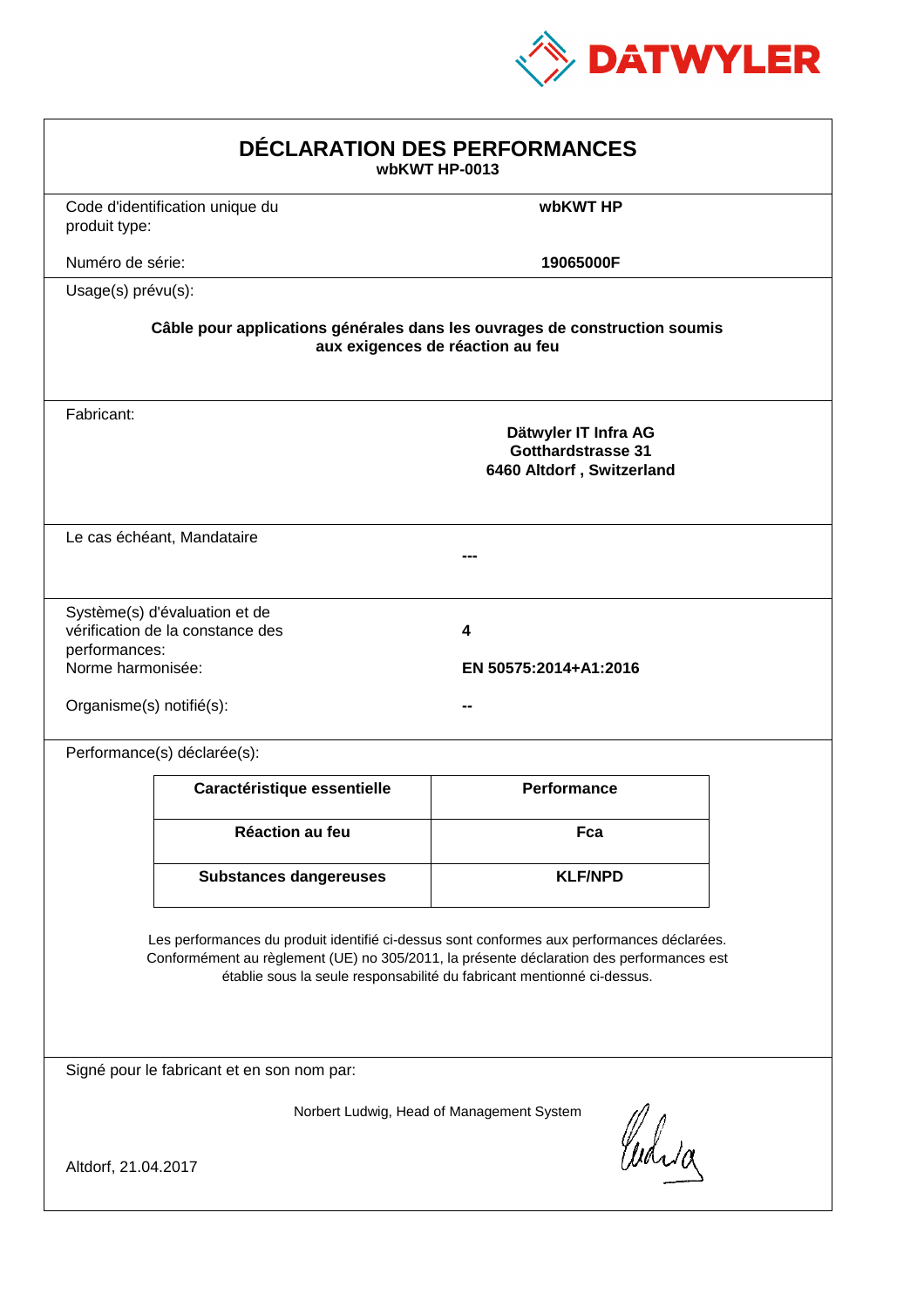

| <b>DECLARACIÓN DE PRESTACIONES</b><br>wbKWT HP-0013                                                                                                                                                                                                                                            |                                                                                                        |                            |  |  |  |
|------------------------------------------------------------------------------------------------------------------------------------------------------------------------------------------------------------------------------------------------------------------------------------------------|--------------------------------------------------------------------------------------------------------|----------------------------|--|--|--|
| producto tipo:                                                                                                                                                                                                                                                                                 | Código de identificación única del                                                                     | wbKWT HP                   |  |  |  |
| Número de serie:                                                                                                                                                                                                                                                                               |                                                                                                        | 19065000F                  |  |  |  |
| Usos previstos:                                                                                                                                                                                                                                                                                |                                                                                                        |                            |  |  |  |
|                                                                                                                                                                                                                                                                                                | Cable sujeto a requisitos de reacción al fuego para aplicaciones generales en obras<br>de construcción |                            |  |  |  |
| Fabricante:                                                                                                                                                                                                                                                                                    | Dätwyler IT Infra AG<br><b>Gotthardstrasse 31</b><br>6460 Altdorf, Switzerland                         |                            |  |  |  |
|                                                                                                                                                                                                                                                                                                | En su caso, Representante autorizado:                                                                  |                            |  |  |  |
| $(EVCP)$ :<br>Norma armonizada:<br>Organismos notificados:                                                                                                                                                                                                                                     | Sistemas de evaluación y verificación<br>de la constancia de las prestaciones                          | 4<br>EN 50575:2014+A1:2016 |  |  |  |
|                                                                                                                                                                                                                                                                                                | Prestaciones declaradas:                                                                               |                            |  |  |  |
|                                                                                                                                                                                                                                                                                                | Característica esencial                                                                                | <b>Prestaciones</b>        |  |  |  |
|                                                                                                                                                                                                                                                                                                | Reacción al fuego                                                                                      | Fca                        |  |  |  |
|                                                                                                                                                                                                                                                                                                | <b>Sustancias peligrosas</b>                                                                           | <b>KLF/NPD</b>             |  |  |  |
| Las prestaciones del producto identificado anteriormente son conformes con el conjunto de<br>prestaciones declaradas. La presente declaración de prestaciones se emite, de conformidad con<br>el Reglamento (UE) nº 305/2011, bajo la sola responsabilidad del fabricante arriba identificado. |                                                                                                        |                            |  |  |  |
| Firmado por y en nombre del fabricante por:                                                                                                                                                                                                                                                    |                                                                                                        |                            |  |  |  |
| Norbert Ludwig, Head of Management System<br>Curia                                                                                                                                                                                                                                             |                                                                                                        |                            |  |  |  |
| Altdorf, 21.04.2017                                                                                                                                                                                                                                                                            |                                                                                                        |                            |  |  |  |